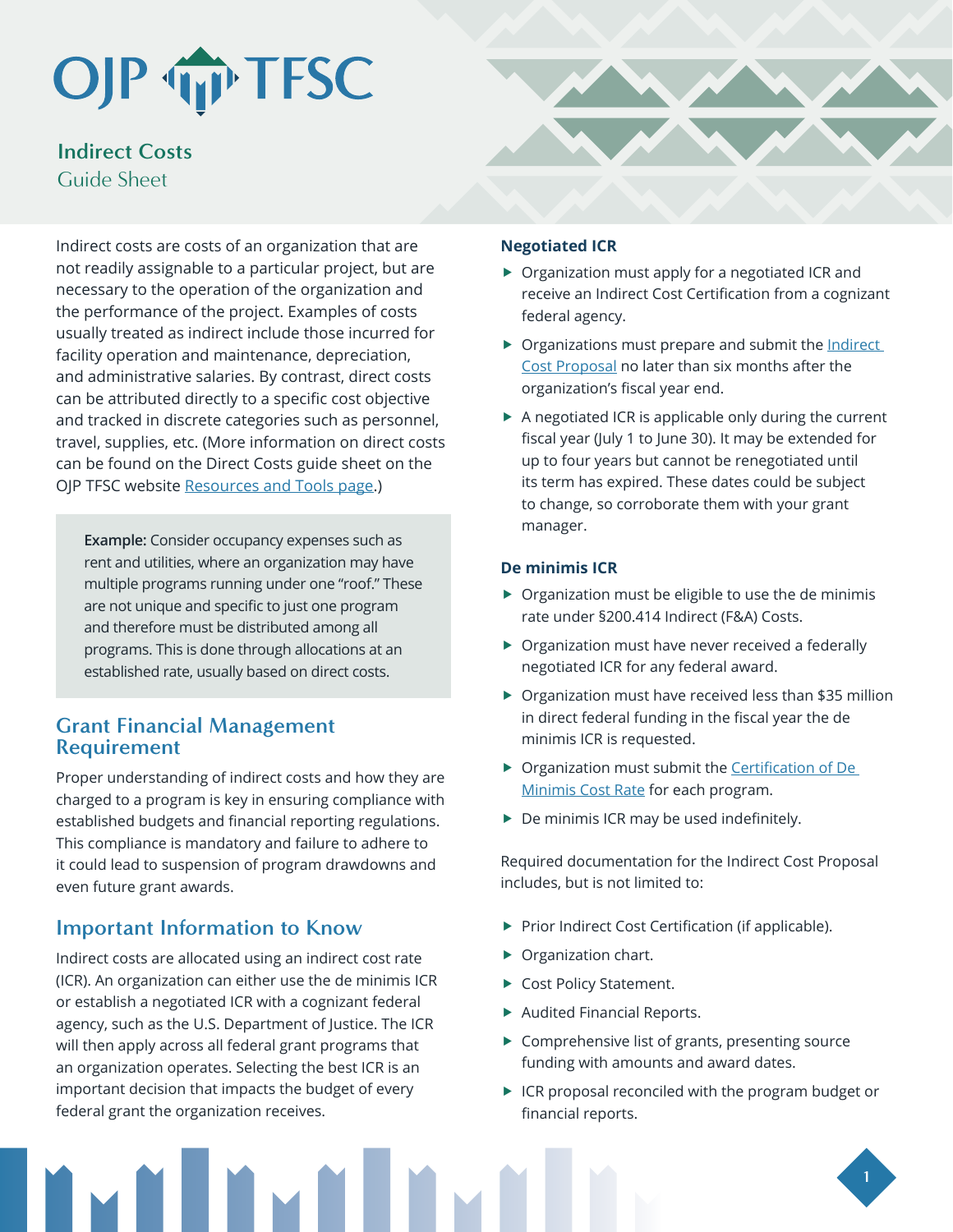- ▶ Cost Pool and Direct Cost Bases used in each item calculation.
- ▶ Signed Statewide Cost Allocation Plan and Fixed Plus Carry Forward Calculation **(if a local government agency)**.
- ▶ Personnel Cost Worksheet and Statement of Employee Benefit **(if a non- or for-profit organization)**.

## **How This Applies to Your Grant**

Selecting the best ICR for your organization involves evaluating the benefits and disadvantages of each. The best ICR is the one that allows your organization to operate programs without leaving resource funding unused or needing additional funding to support costs. This section presents the different ways an ICR can be calculated for a sample \$350,000 grant.

#### **Calculating a Negotiated ICR**

An organization can choose to calculate its negotiated ICR in one of two ways: based on **Total Direct Labor or based on Total Direct Salaries**.

**Total Direct Labor Approach** —This approach to calculating the ICR considers the total direct salaries and fringe benefits offered to your employees. Exhibit 1 shows an example of this calculation.

#### **Exhibit 1. Sample Total Direct Labor Calculation for a Negotiated ICR**

| Grant Amount: \$350,000<br>Proposed ICR: 10% |           |
|----------------------------------------------|-----------|
| <b>Direct Costs</b>                          | \$324,125 |
| Salaries (Personnel)                         | 225,000   |
| <b>Fringe Benefits</b>                       | 33,750    |
| Contractual                                  | 30,000    |
| Equipment                                    | 15,000    |
| Supplies                                     | 5,000     |
| Subawards                                    | 15,375    |
| <b>Indirect Costs</b>                        | \$25,875  |
| <b>Budget Grant Amount</b>                   | \$350,000 |

Total Direct Labor ICR calculation is 10% of \$258,750 (\$225,000 + \$33,750).

Once the negotiated ICR is approved, organizations will calculate the actual indirect costs on a periodic basis. With the Total Direct Labor approach, the approved ICR is multiplied by the actual total of

salaries (personnel) and fringe benefits for the period, as shown in exhibit 2.

#### **Exhibit 2. Sample for Applying a Total Direct Labor Negotiated ICR to Calculate Actual Indirect Costs**

| Grant Amount: \$350,000<br>Approved ICR: 10% |                 |                 |                 |          |
|----------------------------------------------|-----------------|-----------------|-----------------|----------|
|                                              | <b>Period 1</b> | <b>Period 2</b> | <b>Period 3</b> | Period 4 |
| <b>Direct Costs</b>                          | \$38,872        | \$33,454        | \$30,453        | \$22,828 |
| Salaries<br>(Personnel)                      | 16,280          | 15,960          | 19,829          | 16,546   |
| <b>Fringe Benefits</b>                       | 2,442           | 2,394           | 2,974           | 2,482    |
| Contractual                                  | 150             | 1,900           | 1,650           | 1,800    |
| Equipment                                    | 15,000          | 3,000           |                 |          |
| Supplies                                     | 1,000           | 1,200           | 1,000           |          |
| Subawards                                    | 4,000           | 9,000           | 5,000           | 2,000    |
| <b>Indirect Costs</b><br>(10% TDL)           | \$1,872         | \$1,835         | \$2,280         | \$1,903  |
| Total Actual<br>Amount                       | \$40,744        | \$35,289        | \$32,733        | \$24,731 |

For period 1, the actual indirect costs are calculated as 10% of \$18,722 (\$16,280 + \$2,442).

#### **Total Direct Salaries (Excluding Fringe Benefits) Approach**

This approach to calculating the ICR takes into account the total direct salaries but excludes the fringe benefits offered to your employees. Exhibit 3 shows an example of this calculation.

#### **Exhibit 3. Sample Total Direct Salaries Calculation for a Negotiated**

| Grant Amount: \$350,000<br>Proposed ICR: 10% |           |
|----------------------------------------------|-----------|
| <b>Direct Costs</b>                          | \$324,125 |
| Salaries (Personnel)                         | 225,000   |
| <b>Fringe Benefits</b>                       | 33,750    |
| Contractual                                  | 30,000    |
| Equipment                                    | 18,000    |
| Supplies                                     | 5,000     |
| Other                                        | 15,750    |
| <b>Indirect Costs</b>                        | \$22,500  |
| <b>Budget Grant Amount</b>                   | \$350,000 |

Total Direct Salaries ICR calculation is 10% of \$225,000.

Again, for this approach, once the negotiated ICR is approved, organizations will calculate the actual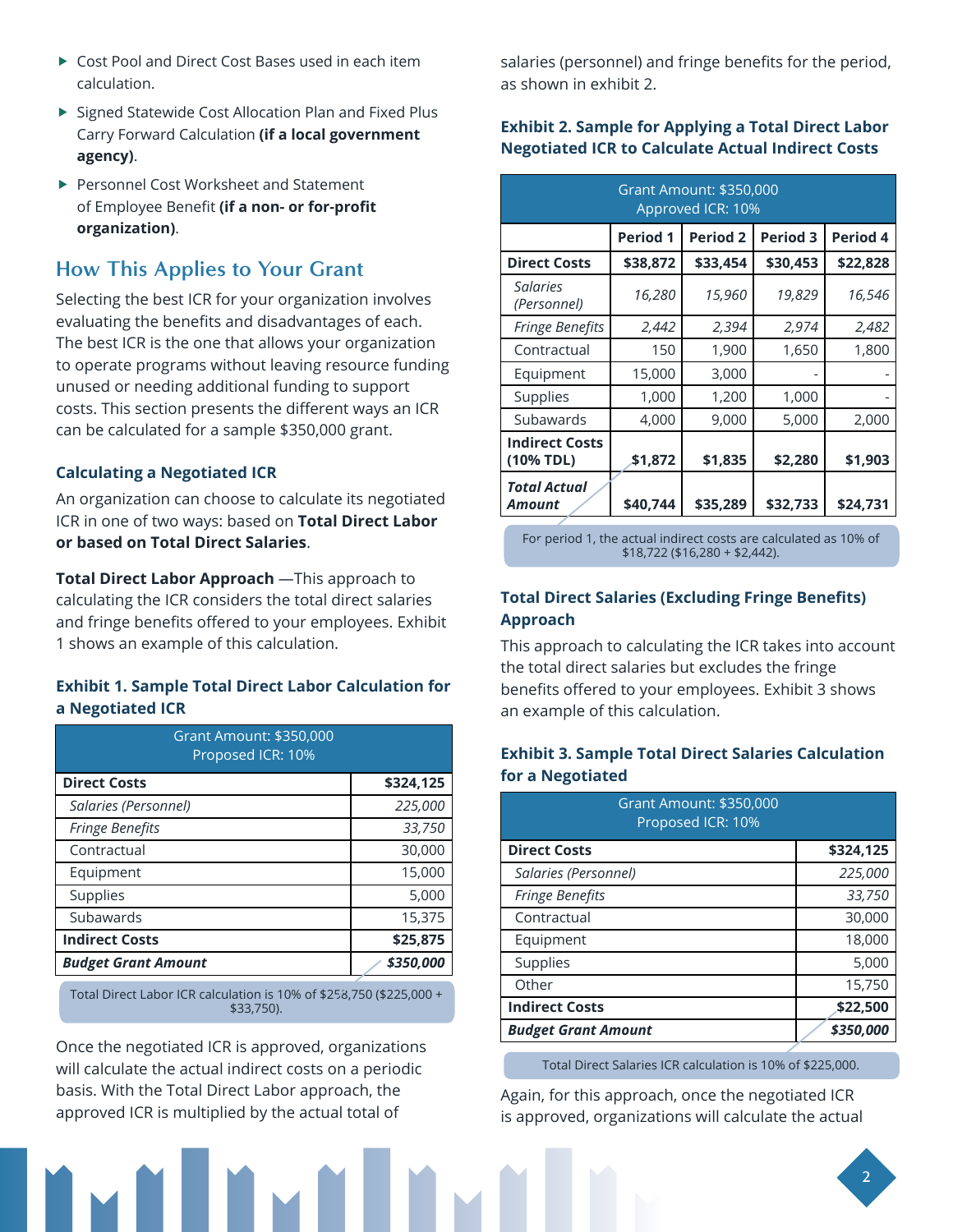indirect costs on a periodic basis. With the Total Direct Salaries approach, the approved ICR is multiplied by the **actual** total of salaries (personnel) **only**, as shown in exhibit 4.

#### **Exhibit 4. Sample for Applying a Total Direct Salaries Negotiated ICR to Calculate Actual Indirect Costs**

| Grant Amount: \$350,000<br>Approved ICR: 10% |                 |                 |                 |          |
|----------------------------------------------|-----------------|-----------------|-----------------|----------|
|                                              | <b>Period 1</b> | <b>Period 2</b> | <b>Period 3</b> | Period 4 |
| <b>Direct Costs</b>                          | \$38,872        | \$33,454        | \$30,453        | \$22,828 |
| Salaries<br>(Personnel)                      | 16,280          | 15,960          | 19,829          | 16,546   |
| <b>Fringe Benefits</b>                       | 2,442           | 2,394           | 2,974           | 2,482    |
| Contractual                                  | 150             | 1,900           | 1,650           | 1,800    |
| Equipment                                    | 15,000          | 3,000           |                 |          |
| Supplies                                     | 1,000           | 1,200           | 1,000           |          |
| Subawards                                    | 4,000           | 9,000           | 5,000           | 2,000    |
| <b>Indirect Costs</b><br>(10% TDS)           | \$1,628         | \$1,596         | \$1,983         | \$1,655  |
| Total Actual<br>Amount                       | \$40,500        | \$35,050        | \$32,436        | \$24,483 |

For period 1, the actual indirect costs are calculated as 10% of \$16,280.

#### **Calculating the De Minimis ICR**

The de minimis ICR is calculated based on Modified Total Direct Cost (MTDC), which includes the costs on the left but excludes the costs on the right.

#### **Includes**

- $\triangleright$  Direct salaries and wages.
- $\blacktriangleright$  Fringe benefits.
- $\blacktriangleright$  Materials and supplies.
- $\blacktriangleright$  Contractual services.
- $\blacktriangleright$  Travel.
- ▶ Up to the first \$25,000 of each subaward (regardless of the period of performance of the subawards under the award).

#### **Excludes**

- $\blacktriangleright$  Equipment.
- $\blacktriangleright$  Capital expenditures.
- $\blacktriangleright$  Charges for patient care.
- $\blacktriangleright$  Rental costs.
- Tuition remission.
- $\blacktriangleright$  Scholarships and fellowships.
- $\blacktriangleright$  Participant support cost.

Portion of each subaward in excess of \$25,000.Exhibit 5 shows an example of this calculation.

#### **Exhibit 5. Sample De Minimis ICR Calculation**

| \$329,945 |
|-----------|
| 112,000   |
| 16,800    |
| 41,750    |
| 9,000     |
| 5,000     |
| 145,395   |
| \$20,055  |
| \$350,000 |
|           |

De minimis ICR calculation is 10% of \$158,000 (\$112,000 + \$16,800 + \$41,750 + \$5,000 + \$25,000). Note: Only \$25,000 of the \$150,00 subawards amount was considered.

As with negotiated ICRs, organizations will calculate the actual indirect costs on a periodic basis. With the de minimis ICR, the 10% de minimis is multiplied by **only the actual MTDC**, as shown in exhibit 6.

#### **Exhibit 6. Sample for Applying the De Minimis ICR to Calculate Actual Indirect Costs**

| Grant Amount: \$350,000<br>Approved ICR: 10% |                 |                 |                 |          |
|----------------------------------------------|-----------------|-----------------|-----------------|----------|
|                                              | <b>Period 1</b> | <b>Period 2</b> | <b>Period 3</b> | Period 4 |
| <b>Direct Costs</b>                          | \$38,872        | \$33,454        | \$30,453        | \$22,828 |
| <b>Salaries</b><br>(Personnel)               | 16,280          | 15,960          | 19,829          | 16,546   |
| <b>Fringe Benefits</b>                       | 2,442           | 2,394           | 2,974           | 2,482    |
| Contractual                                  | 150             | 1,900           | 1,650           | 1,800    |
| Equipment                                    | 15,000          | 3,000           |                 |          |
| Supplies                                     | 1,000           | 1,200           | 1,000           |          |
| Subawards                                    | 4,000           | 9,000           | 5,000           | 2,000    |
| <b>Indirect Costs</b><br>(De Minimis<br>10%) | \$2,387         | \$3,045         | \$3,045         | \$2,283  |
| Total Actual<br>Amount                       | \$41,259        | \$36,499        | \$33,499        | \$25,111 |

For period 1, the actual indirect costs are calculated as 10% of \$23,872  $($16,280 + $2,442 + $150 + $5,000 + $1,000 + $4,000).$